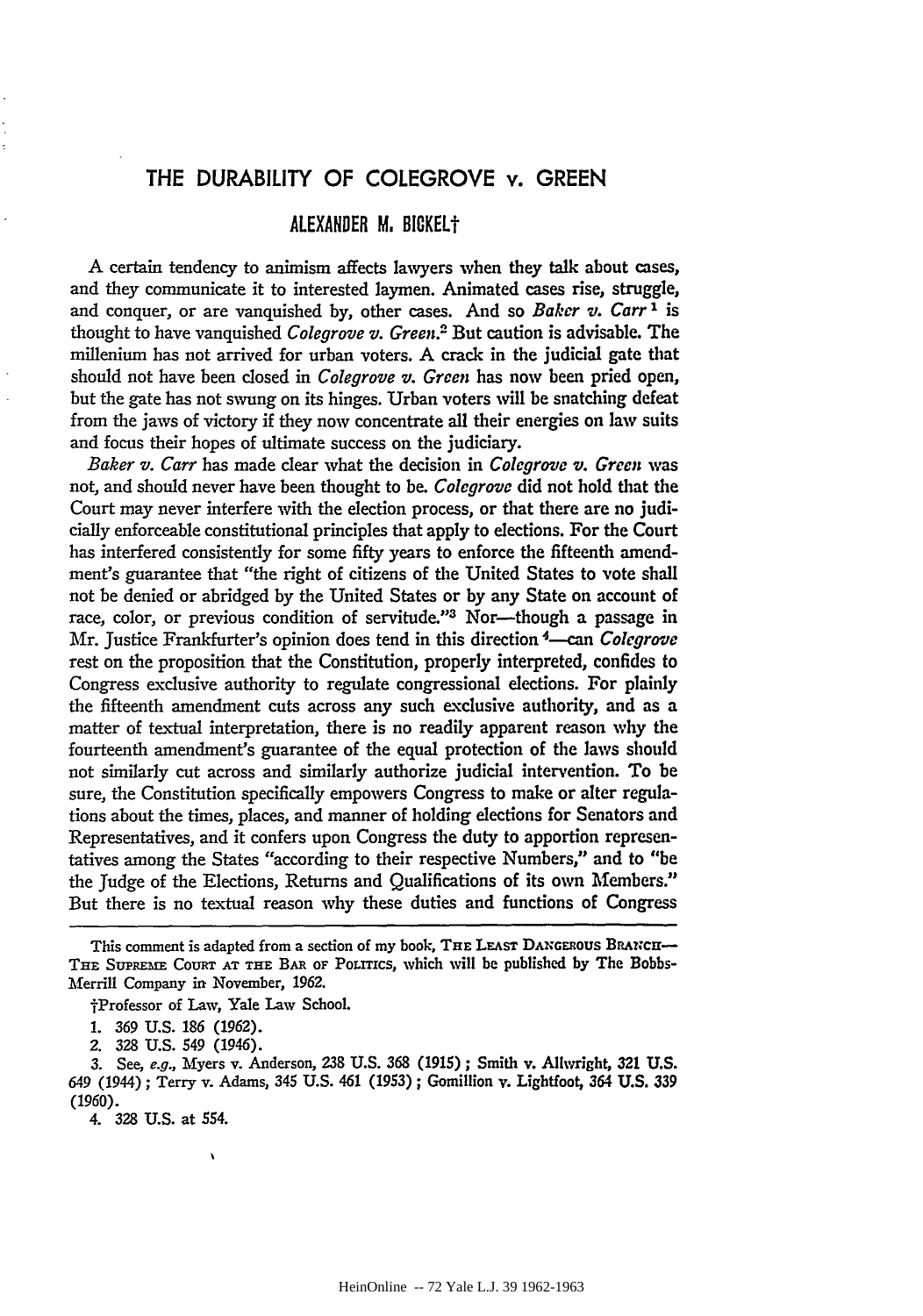should be deemed proof against judicial intervention, any more than the language of the commerce clause, which provides that "Congress shall have Power ... To regulate Commerce with foreign Nations, and among the several States, and with the Indian Tribes," is read to foreclose judicial review. Again, *Colegrove* is in no sense a standing case. The disadvantaged voters in *Colegrove* were injured, their claim had all the desirable immediacy, and no more suitable plaintiffs are imaginable. Finally, the decisive factor in *Colegrove* could not well have been the difficulty or uncertainty that might attend enforcement of a judicial decree. A judicial system that swallowed *Brown v. Board of Education 5* and *Cooper v. Aaron* **1** would hardly strain at *Colegrove v. Grecn* or *Baker v. Carr.*

So much is now clear, as it should have been all along. Mr. Justice Brennan rather suggests further that *Colegrove* did not hold legislative apportionment to involve "policy determinations for which judicially manageable standards are lacking."7 The prevailing opinion in *Colegrove,* however, most assuredly did hold something of this sort. One can only say that *Colegrove* did not necessarily collect a majority of the then sitting Court for this proposition, and that, in any event, a majority of the present Court does not adhere to it in the form in which it was rather flatly and generally stated by Mr. Justice Frankfurter. But if, taking a closer view of the matter, we restate the *Colegrove* holding a bit more narrowly and precisely, it becomes quite unclear what the present Supreme Court majority does and does not adhere to. The question-to borrow an excellent formulation of Mr. Jaffe's-is really whether legislative apportionment is a matter of the sort for which we have no rules, and as to which we "believe that the **job** is better done without rules," or whether it is of the sort to which rules are applicable, though they "should be only among the numerous relevant considerations."<sup>8</sup> There is nothing in our political and legal traditions to support the first proposition; there is everything to affirm the second, and this is what *Colegrove* may be read to have done. The principle of equal representation of qualified voters is surely an aspiration of American democracy,<sup> $\theta$ </sup> and yet consistently throughout our history, the political institutions have treated it as only one "among the numerous relevant considerations." They have most often been led to modify the principle, and to represent not only people, but interests, groups, and regions.10 In a diverse, federated country, extending over a continent, organized as a representative, not a town-meeting, democracy, we strive not only for responsive but also for truly representative government, which reflects the electorate and is at the same time stable and effective.

<sup>5. 347</sup> U.S. 483 (1954); 349 U.S. 294 **(1955).**

**<sup>6. 358</sup> U.S. 1 (1958).**

<sup>7. 369</sup> **U.S.** at **226.**

<sup>8.</sup> See Jaffe, *Standing To Secure Judicial Review: Public Actions*, 74 HARV. L. REV. **1265, 1303 (1961).**

*<sup>9.</sup> Cf.* Lewis, *Legislative Apportionment and The Federal Courts,* **71** HARV. L. Rcv. **1057 (1958).**

<sup>10.</sup> See HURST, THE GROWTH OF AMERICAN LAW-THE LAW MAKERS 39-45 (1950).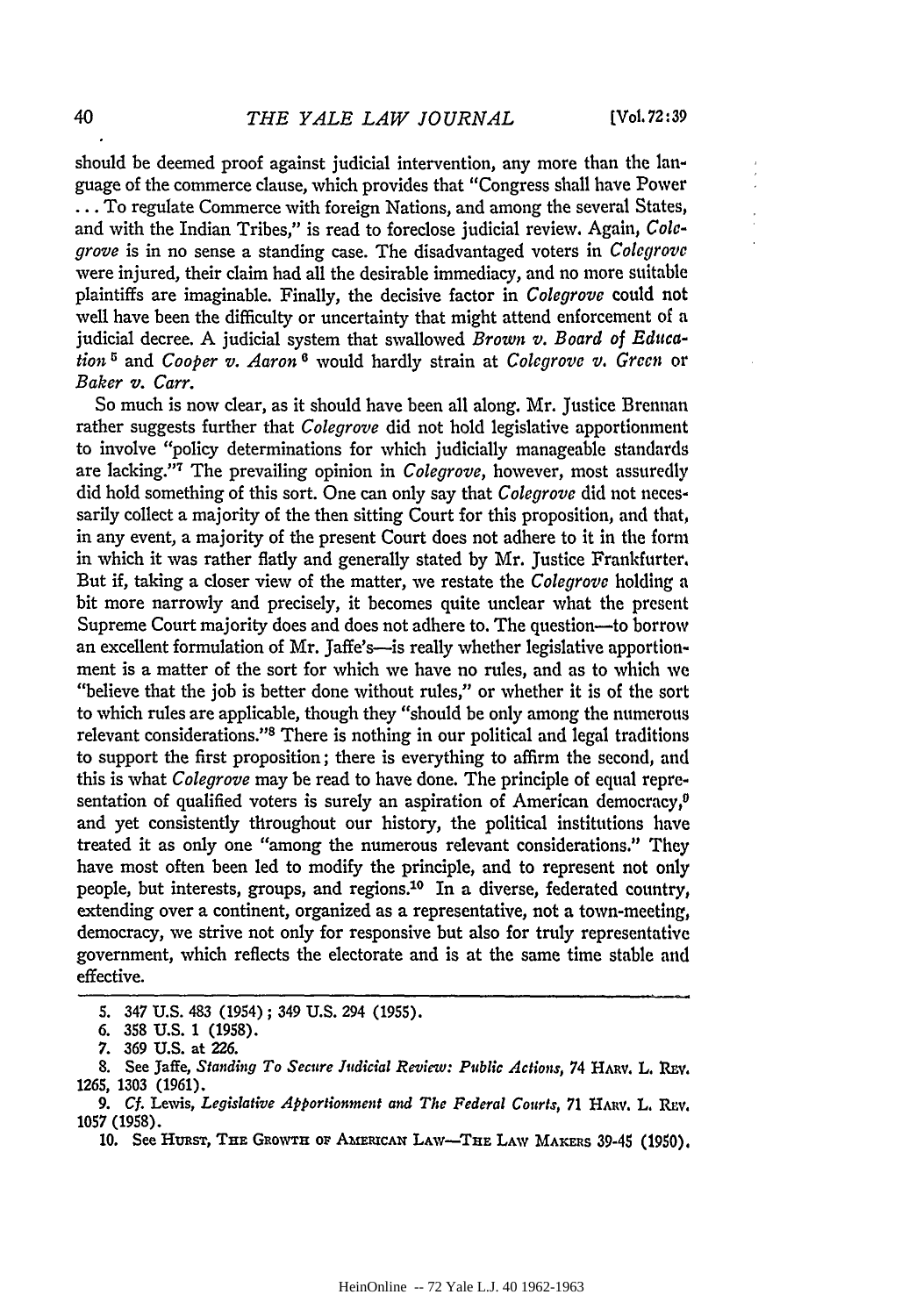**All** would be relatively simple if one could assert with moral certainty that inequality of individual representation in whatever form is intolerable on principle, as inequality in the legal status or treatment of the races is wrong in all its forms. But, however it may seem to the inhabitants of Memphis, Atlanta, New York, or New Haven, that is simply not a tenable position in present circumstances. The principle of the *School Segregation Cases* is one that judges may hold and proclaim with present certainty, although pragmatic compromises may remain necessary for a time. But one cannot <sup>11</sup> with like moral confidence proclaim the principle of equal individual representation, holding everything else to be a temporary if necessary evil. Experience and reflection  on the country as it is in fact force the conclusion that the principle of equality of individual representation can be only a partial guide to solution of the **ap**portionment problem. And neither the Supreme Court nor any one else, least of all the many lower federal courts that have lately attacked the problem, has succeeded in evolving something more malleable and yet still principled which might be proclaimed as the governing rule, although present conditions might not allow for its sudden and complete execution. It remains in large part, perhaps unfortunately, a task of pragmatic trial and error to construct representative, deliberative institutions that are responsive to the views, the interests and the aspirations of heterogeneous total constituencies, and that are yet not so fragmented or finely balanced as to be incapable of decisive action; that are capable of decisive action, yet identified with the people, and so containing within themselves the people's diversity as to be able to generate consent. Equality of representation is one goal, and only one among many. It must be accommodated to the others, and no principled way of doing so has as yet been discovered. Who, after all, remembering the Weimar Republic, or the Fourth of the French, favors proportional representation? As Mr. Wechsler has written in a classic essay on the federal arrangement-and the same thing is true on the smaller scale of the States-the need is for "government responsive to the will of the full national constituency, without loss of responsiveness to lesser voices, reflecting smaller bodies of opinion, in areas that constitute their own legitimate concern."<sup>12</sup>

The need is met, imperfectly no doubt, not **by** one but **by** a troika of institutions, each answering to a differently weighted constituency, with the executive's normally being the most straight-out majoritarian. (The only partial exceptions appear to be unicameral Nebraska and unit-vote Georgia.) And the institutions sometimes trade constituencies. The federal Senate used to be

12. See Wechsler, *The Political Safeguards of Federalism*, in PRINCIPLES, POLITICS *Aw FuxDsrAwx.* **LAw** 49, **50** (1961).

**<sup>11.</sup>** Perhaps I ought not to say "cannot," but merely "should not" **On** March **29, 1962,** commenting on the apportionment problem in the States, as exemplified in Baker v. Carr, and forgetting perhaps where once **he** sat, President Kennedy remarked: "Quite obviously, the right to fair representation that each vote count equally is, it seems to me, basic to the successful operation of a democracy.... There is no sense of a Senator representing 5,000,000 people sitting next to a Senator representing 10,000... **."** See N.Y. Times, March *30,* 1962, **p.** 12, col. **3,** question 12 (city ed.).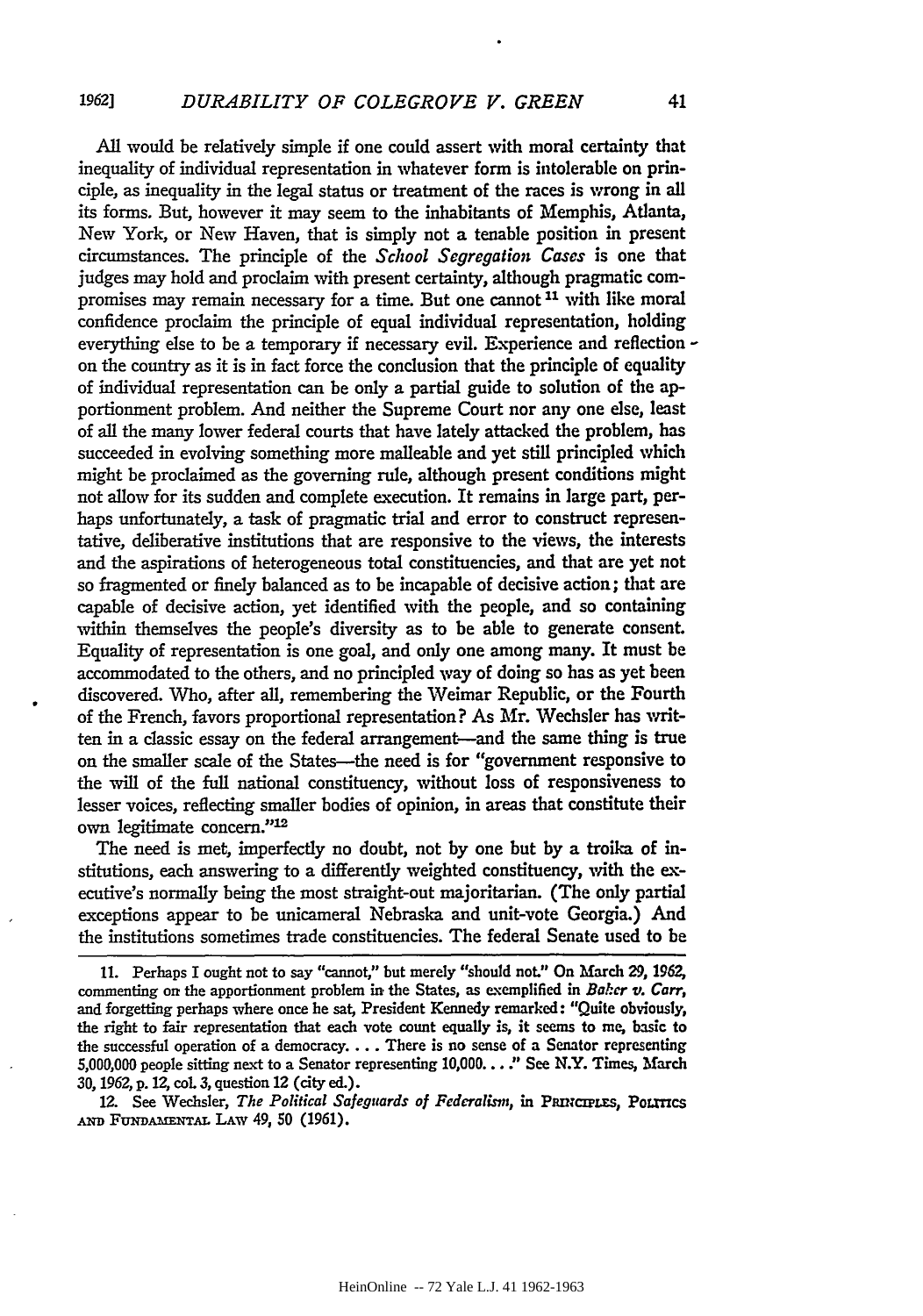the redoubt of localism, but owing to the seventeenth amendment and the rise of the city, it is now much less so. The role has been largely assumed by the more fragmented (but also more disciplined) House, in which many isolated or obsolescent interests now find representation and some power. It should be added that power in American government has for generations gravitated steadily to executives, who are, of course, a significant part of the legislative process, exercising functions both of initiative and approval. Still another consideration is the stability and vitality of a two-party system, and it may well be that a degree of malapportionment is the price that has to be paid for that. Again, cities have substantial functions of self-government, and their elective heads are themselves influential forces in the State and even in the federal legislative process-a condition that may well be thought to compensate for some measure of underrepresentation. Finally, in the present American system, the influence of the individual vote is not all that counts in government or even in elections; command of wealth and the means of communication and persuasion go for much, and most groups exercising such command are urban.

All this is to say that in the present state of the art, the Court cannot undertake to lay down rules of legislative apportionment. To do so would remain "hostile to a democratic system" and would "involve the judiciary in the politics of the people,"<sup>13</sup> for apportionment is a very high percentage of politics with a very small admixture of definable principle. "Apportionment," said Mr. Justice Frankfurter, dissenting in *Baker v,. Carr,* involves "considerations of geography, demography, electoral convenience, economic and social cohesions or divergencies among particular local groups, communications, the practical effects of political institutions like the lobby and the city machine, ancient traditions and ties of settled usage, respect for proven incumbents of long experience and senior status, mathematical mechanics, censuses compiling relevant data, and a host of others."<sup>14</sup> To this, the only answer essayed by the majority was stated **by** Mr. Justice Brennan: "[I] t has been open to courts since the enactment of the Fourteenth Amendment to determine, if on the particular facts they must, that a discrimination reflects *no* policy, but simply arbitrary and capricious action."<sup>15</sup>

So it has been, and this is sufficient to explain *Gornillion v. Lightfoot.10* For that was an extraordinary case. As Mr. Bernard Taper has well said, the **Ala**bama legislature, in going to the finical and vulnerable extreme of the Tuskegee gerrymander statute, was "like a child throwing a temper tantrum." 17 Putting aside the purpose to deprive Negro voters of a previously held franchise and to create an all-white city electorate, the Alabama legislature could have had

16. 364 U.S. 339 (1960); for a discussion of the limitations of the decision, see J. D. Lucas, *Dragon in the Thicket: A Perusal of Gomillion v. Lightfoot, 1961 Sup. Cr. REV.* 194 **(Kurland ed.).**

**<sup>13.</sup>** Colegrove v. **Green, 328** U.S. 549, 553-54 (1946).

<sup>14. 369</sup> U.S. at **323.**

**<sup>15.</sup>** 369 **U.S.** at **226.**

<sup>17.</sup> See TAPER, GOMILLION VERSUS LIGHTFOOT 96 (1962).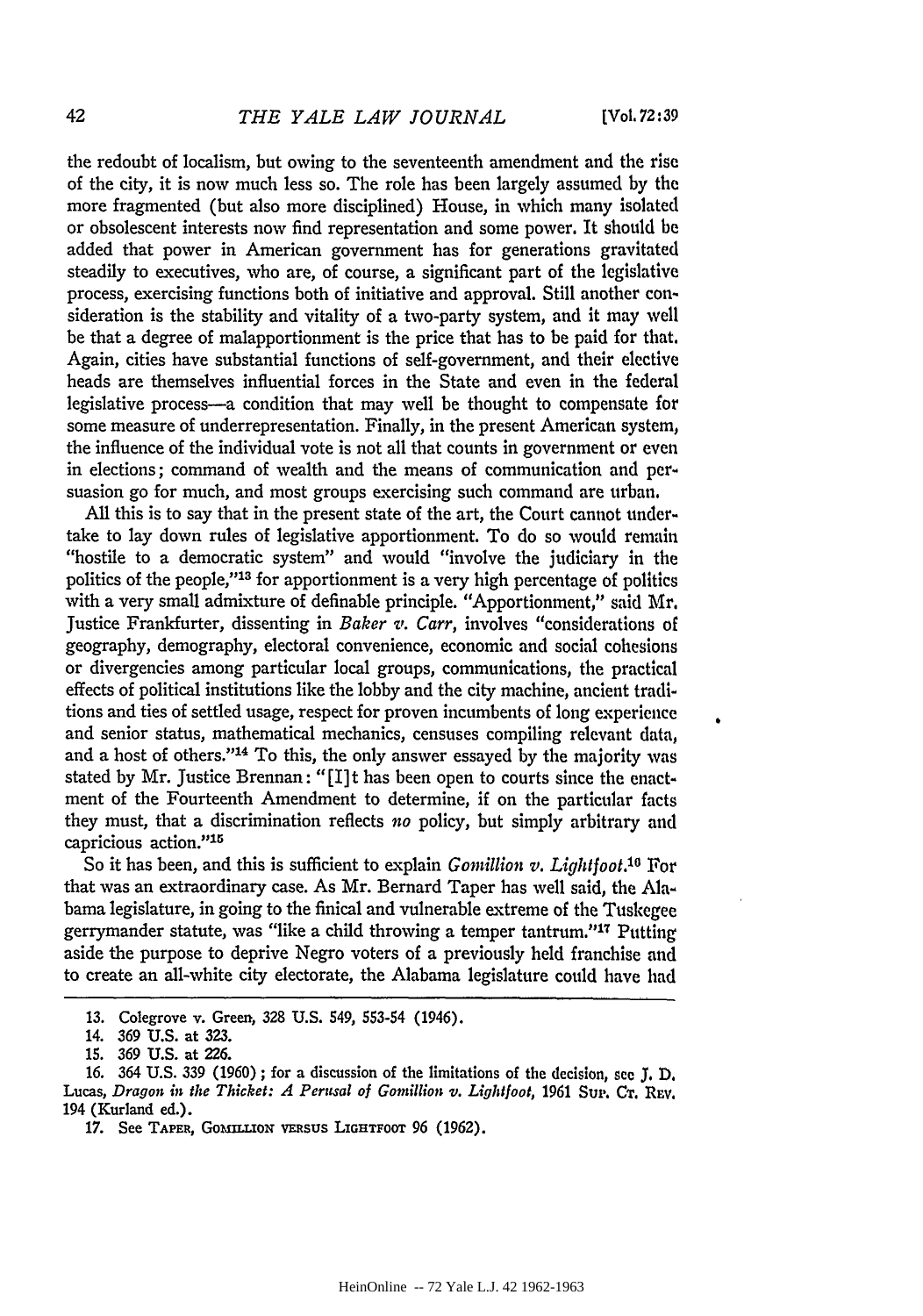no rational-meaning, no intelligible-end in view. Its sole actual purpose may have been rational, but it was neither acknowledged nor constitutionally permissible. It is a species of temper tantrum also, though in a somewhat different sense, to leave unchanged an ancient and obsolete apportionment, and as I shall suggest further, this can explain *Baker v. Carr,* for Tennessee was last malapportioned in 1901. Conceivably, a different result in *Colegrove v. Green* might have been justified in like fashion, for the last time an Illinois congressional apportionment took effect before the decision in *Colcgrove* was also in 1901. But how can more recent and deliberate malapportionments be found to reflect *no* policy? Why, only if the considerations to which I have alluded and those recited **by** Mr. Justice Frankfurter are ignored or are held not to constitute purposes that a legislature will be allowed to pursue.

Is it irrational and does it represent *no* policy to wish to maintain two-party balance in a State of predominantly Democratic registration **by** ensuring Republican control of one house of the legislature? Is it irrational to wish to ensure the election of one Republican representative from Manhattan? Is it irrational or otherwise forbidden so to gerrymander districts that a solid Negro or Puerto Rican vote is ensured, thus making certain that legislative bodies will contain members of these minority groups? The Democratic leadership in Harlem does not appear to think that pursuit of such an end should be foreclosed, and they are far from deeming it irrational.<sup>18</sup> Of course, statistics, which may not always lie but which do not always voluntarily tell the truth, can prove that an apportionment might result in control of the legislature by eight or twelve per cent of the total electorate.<sup>19</sup> Government by eight or twelve per cent, one may readily grant, is an extremity that the Court would be justified in viewing as arbitrary-yet another form of tantrum, another sort of arrangement whose only intelligible purpose is unacknowledged and inadmissible. But this is an adding machine's nightmare. Does it ever actually happen? Such dryly logical conclusions have little relation to an actual government in actual operation; they are uncontaminated by reality and not fit to shape the law of the Constitution.

The Court in *Baker v. Carr,* quite like the Court in *Colegrove,* was unable to formulate a dominant principle applicable to legislative apportionment. Rationality-the presence of *some* policy, the absence of "simply arbitrary and capricious action"--sounds good, but aside from temper tantrums, it chases its own tail. Most apportionments represent the rational pursuit of a policy if the Court is willing to allow the policy to be pursued. And so *Baker v. Carr* does not hold that the Court is a fit body to take over from the political institutions -- or from an inscrutable Providence that has surely also had a hand in the matter, as many an ironic turn in the nature and role of those institutions

**<sup>18.</sup>** See N.Y. Times, Aug. 9, **1962, p.** 1, col. 6 (city ed.) ('Democrats Split Over Districting-Harlem Chiefs Score Party Suit Charging **G.O.P.** With Negro-Puerto Rican Bias"): N.Y. Times, Aug. 10, 1962, **p.** 1, col. 2 (city ed.) ("Harlem Leaders Join District Suit-Powell-Jones Group Moves to Upset Party's Case on House Seats Here").

**<sup>19.</sup>** See, e.g., N.Y. Times, March 28, **1962, p.** 22, col. **1** (city ed.).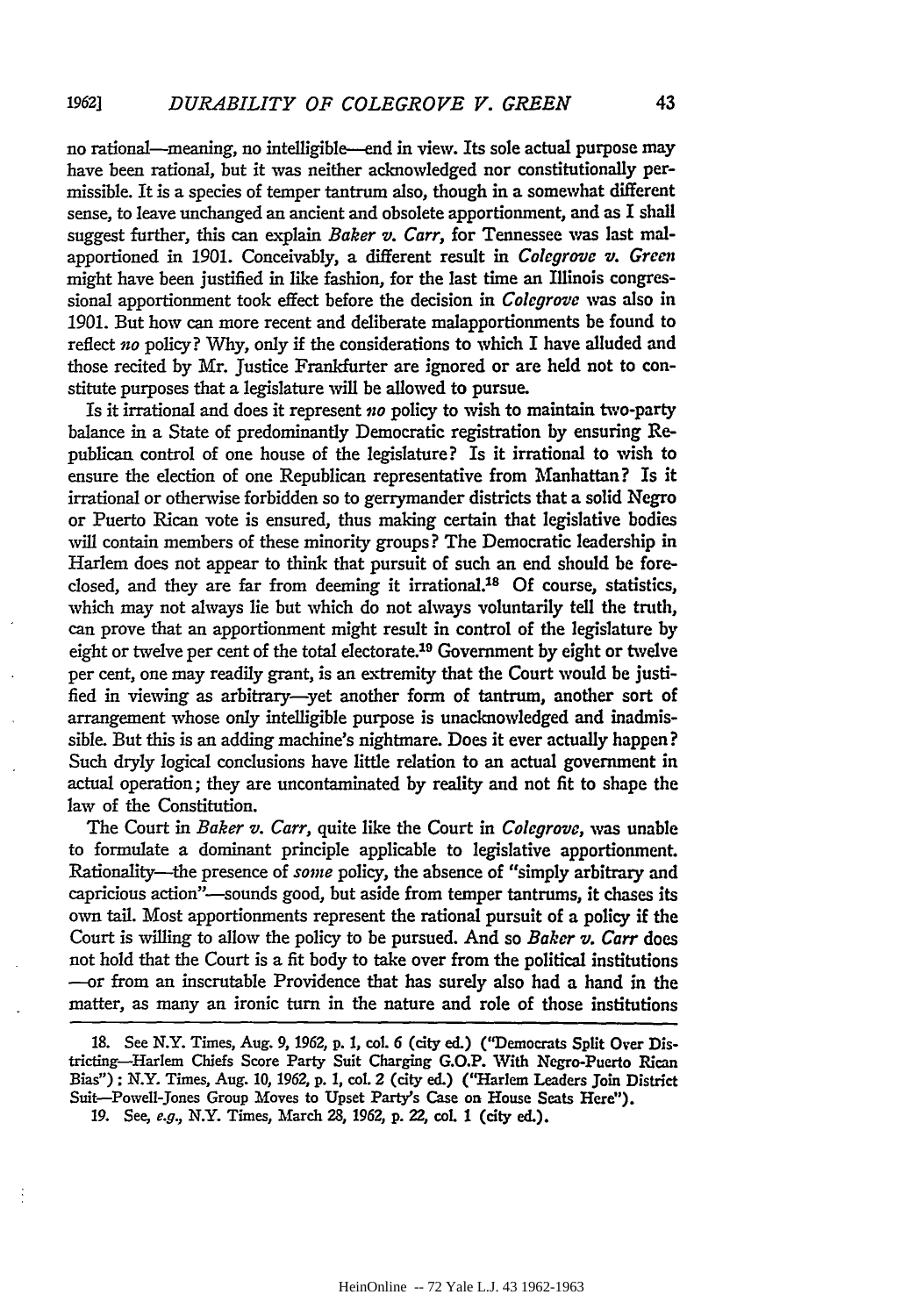demonstrates—the pragmatic management of the complex and often curious adjustments that have made us a democracy and maintained us as such. That would have been too much like playing de Gaulle to the American Republic, and we are not so distracted as all that. The point decided in *Baker v. Carr* was not what function the Court is to perform in legislative apportionment, and certainly not whether it is to take over full management, but whether it can play any role at all. The Court flirted with the notion that its function might be to impose a requirement of rationality. But it gave no answer to the prior question of the purposes by which rationality is to be judged; indeed, it omitted to ask it. The decision may thus be read as holding no more than that the situation in Tennessee (it was last malapportioned sixty years ago) is the result not of a deliberate if imperfect present judgment of the political institutions, but merely of inertia and the abdication of political responsibility. This, in its way, may also be thought of as a species of arbitrariness. The Tennessee legislature, to be sure, could not be accused of pursuing no intelligible end save only an unacknowledged and impermissible one. It could be charged, however, with a refusal to act affirmatively. The temper tantrum in this instance was an orgy of inactivity. Now to say that the apportionment problem cannot, just at present, be resolved by judges is not to argue that it ought to be allowed to go unresolved. If the Court must defer to political judgment, it is entitled to ask for a political judgment to defer to. So it did-on issues that in the end also pose essentially political questions-in *Watkins v. United States 20* and *Kent v. Dulles 2 <sup>1</sup>*and *Greene v. McElroy.22* And so it did in *Baker v. Carr.*

This is not an inconsequential decision. But it does not affirm the essence of what was denied in *Colegrove v. Green.* Undoubtedly, the situation in Tennessee is not singular. Moreover, we have been seeing and may yet see not a few instances of constitutional experimentation by lower federal and by State courts, some of which the Supreme Court, in the exercise of a politic discretion, may elect to ignore. Finally, even the Supreme Court itself may enter the "political thicket" in States where no branch of government, not even the executive, rests on the majoritarian principle. All of which is meaningful, but hardly apocalyptic.

There is a danger, however, whose spectre rises, not so much from the result as from the Court's opinion in *Baker v. Carr.* It is one thing to fail to find a dominant principle applicable to apportionments, and quite another to bless the expedient arrangements that legislatures will make. The Court in *Colegrove* did not undertake to anoint what it declined to strike down. There was no judicial review in *Colegrove*, no checking of political action, and no legitimation. The danger now is that in some future case  $23$ —perhaps in order to cor-

**23. A** likely candidate is *Scholle v. Hare, 360* Mich. 1, 104 N.W.2d **63** (1960), In which a strictly territorial apportionment of the Michigan Senate was first upheld **by the** Michigan Supreme Court (well before the decision in *Baker v. Carr).* After it had decided

<sup>20. 354</sup> U.S. 178 (1957).

<sup>21.</sup> **357** U.S. 116 (1958).

<sup>22. 360</sup> U.S. 474 (1959) ; *ef.* Greene v. McElroy, 254 F.2d 944, **953-54** (D.C. Cir. 1958).